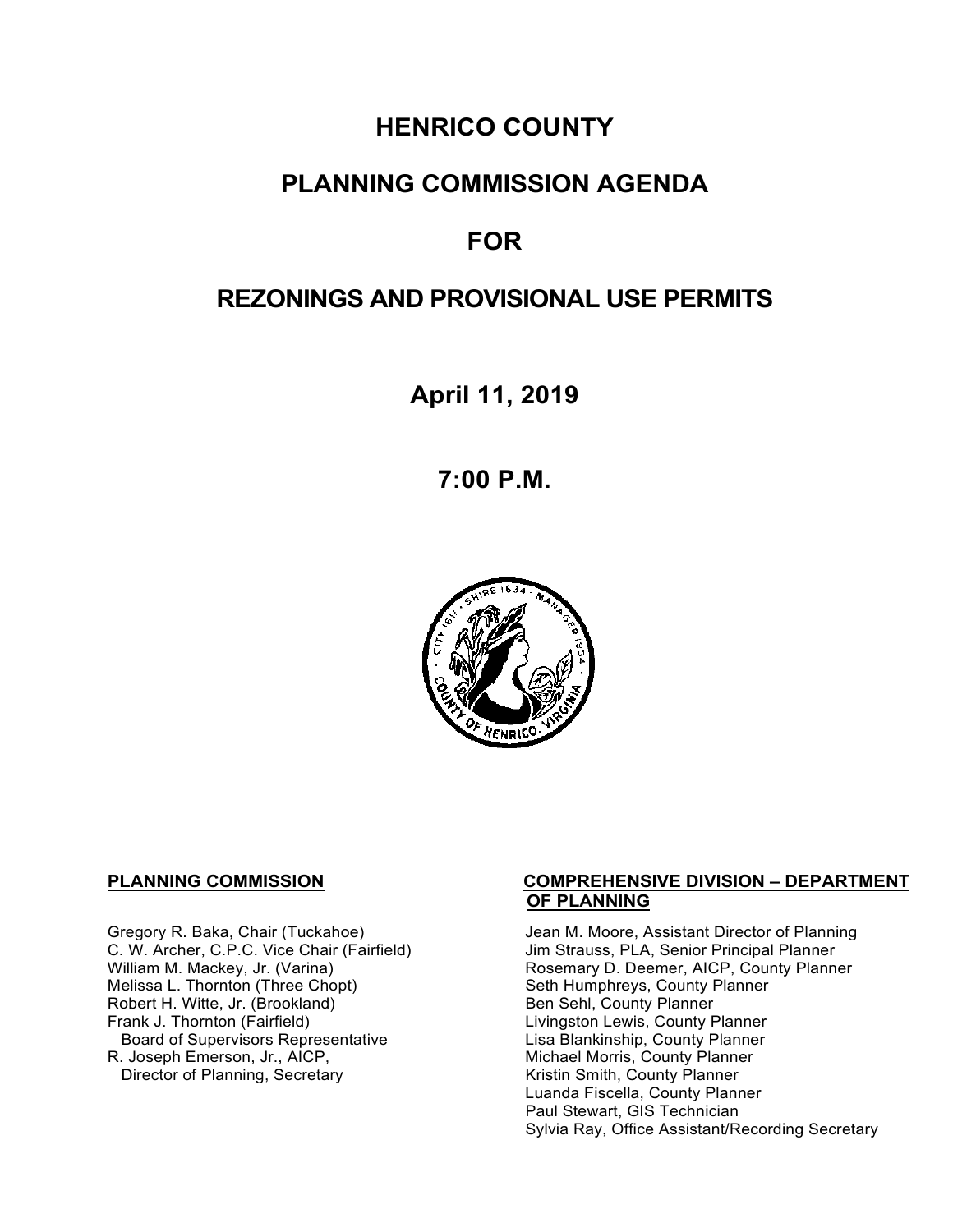## **PLANNING COMMISSION REZONING MEETING PRELIMINARY/FINAL AGENDA APRIL 11, 2019**

### **BEGINNING AT 5:30 P.M.**

**DINNER AND WORK SESSION:** The Planning Commission will have dinner and a work session in the County Manager's Conference Room to discuss Short Term Rentals.

**BEGINNING AT 7:00 P.M.**

**WELCOME:**

**PLEDGE OF ALLEGIANCE:**

**RECOGNITION OF NEWS MEDIA:**

**CALL TO ORDER:**

**REQUESTS FOR WITHDRAWALS AND DEFERRALS: (0); (1)**

**REQUESTS FOR EXPEDITED ITEMS: (4)**

**CASES TO BE HEARD: (1)**

## **THREE CHOPT:**

**REZ2019-00009 Mark Oley:** Request to amend proffers accepted with rezoning case REZ2016-00025 on Parcel 755-744-0869 located at the northwest intersection of Three Chopt and Eastridge Roads. The applicant proposes to amend proffers to allow wholesale pharmaceutical distribution with warehouse and office. The existing zoning is B-3C Business District (Conditional). The 2026 Comprehensive Plan recommends Commercial Arterial. The site is in the Enterprise Zone. **Staff – Livingston Lewis (Expedited Agenda Requested)**

### **TUCKAHOE:**

**PUP2019-00005 Jonathan Bremer:** Request for a Provisional Use Permit under Sections 24-62.2(g), 24-120 and 24-122.1 of Chapter 24 of the County Code to allow the continued operation of an existing farmers' market on part of Parcels 732-751-4078, -0561 and 731-751-8088 located at the southwest intersection of Gayton Road and Ridgefield Parkway. The existing zoning is B-3 Business District. The 2026 Comprehensive Plan recommends Commercial Concentration. **Staff – Livingston Lewis (Deferral Requested to the May 9, 2019 Meeting)**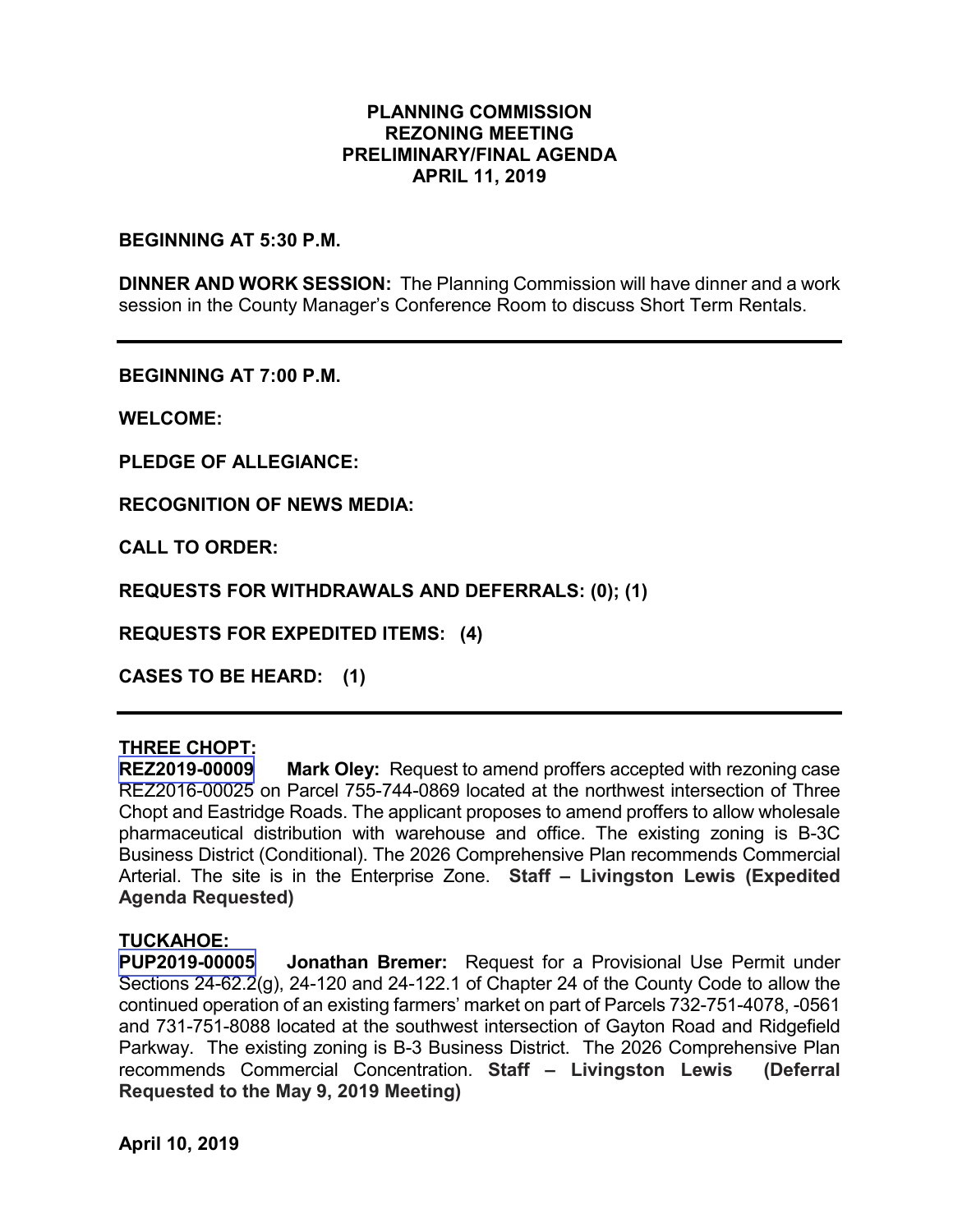## *(Deferred from the March 14, 2019 Meeting)*

**REZ2018-00045 T. Preston Lloyd for Hunt Club LLC:** Request to conditionally rezone from R-5 General Residence District to R-6C General Residence District (Conditional) Parcel 770-749-9008 and part of Parcel 770-750-4811 containing 19.13 acres located on the south line of Bremner Boulevard, approximately 170' east of Beth Road. The applicant proposes a continuing care retirement community. The R-6 District allows a max density of 19.8 units per acre. The use will be controlled by zoning ordinance regulations and proffered conditions. The 2026 Comprehensive Plan recommends Multifamily Residential. **Staff – Ben Sehl** 

**PUP2019-00004 Janice V. Clifton:** Request for a Provisional Use Permit under Sections 24-12.1(b), 24-120 and 24-122.1 of Chapter 24 of the County Code to amend conditions related to the operation of a bed and breakfast and events on Parcels 771-767- 7742 and part of 771-767-9566 located at the northeast intersection of Old Washington Highway and Mountain Road. The existing zoning is R-2A One Family Residential District. The 2026 Comprehensive Plan recommends Suburban Residential 2, where density should not exceed 3.4 units per acre, and Environmental Protection Area. **Staff – Mike Morris (Expedited Agenda Requested)**

**REZ2019-00010 Daniel Winfree:** Request to conditionally rezone from B-1 Business District to B-2C Business District (Conditional) Parcel 773-747-8814 containing 1.14 acres located on the east line of Staples Mill Road (U.S. Route 33) approximately 100' south of its intersection with Penick Road. The applicant proposes outdoor dining for an existing restaurant. The use will be controlled by zoning ordinance regulations and proffered conditions. The 2026 Comprehensive Plan recommends Commercial Concentration and Light Industry. The site is in the Enterprise Zone. **Staff – Lisa Blankinship (Expedited Agenda Requested)**

**PUP2019-00006 Daniel Winfree:** Request for a Provisional Use Permit under Sections 24-58.2(d), 24-120 and 24-122.1 of Chapter 24 of the County Code to allow outdoor dining for an existing restaurant on part of Parcel 773-747-8814 located on the east line of Staples Mill Road (U.S. Route 33) approximately 100' south of its intersection with Penick Road. The existing zoning is B-1 Business District. The 2026 Comprehensive Plan recommends Commercial Concentration and Light Industry. The site is in the Enterprise Zone. **Staff – Lisa Blankinship (Expedited Agenda Requested)**

**DISCUSSION ITEM:** The Planning Commission will discuss scheduling a Work Session for May 9, 2019, at 5:00 p.m., to continue their discussion on Short Term Rentals and begin discussion on Master Planned Communities in the R-6 District.

## **APPROVAL OF MINUTES: Planning Commission on March 14, 2019 and November 8, 2018**

Acting on a motion by  $\qquad \qquad$  seconded by **with an extract and planning** Commission adjourned its meeting aton **.**